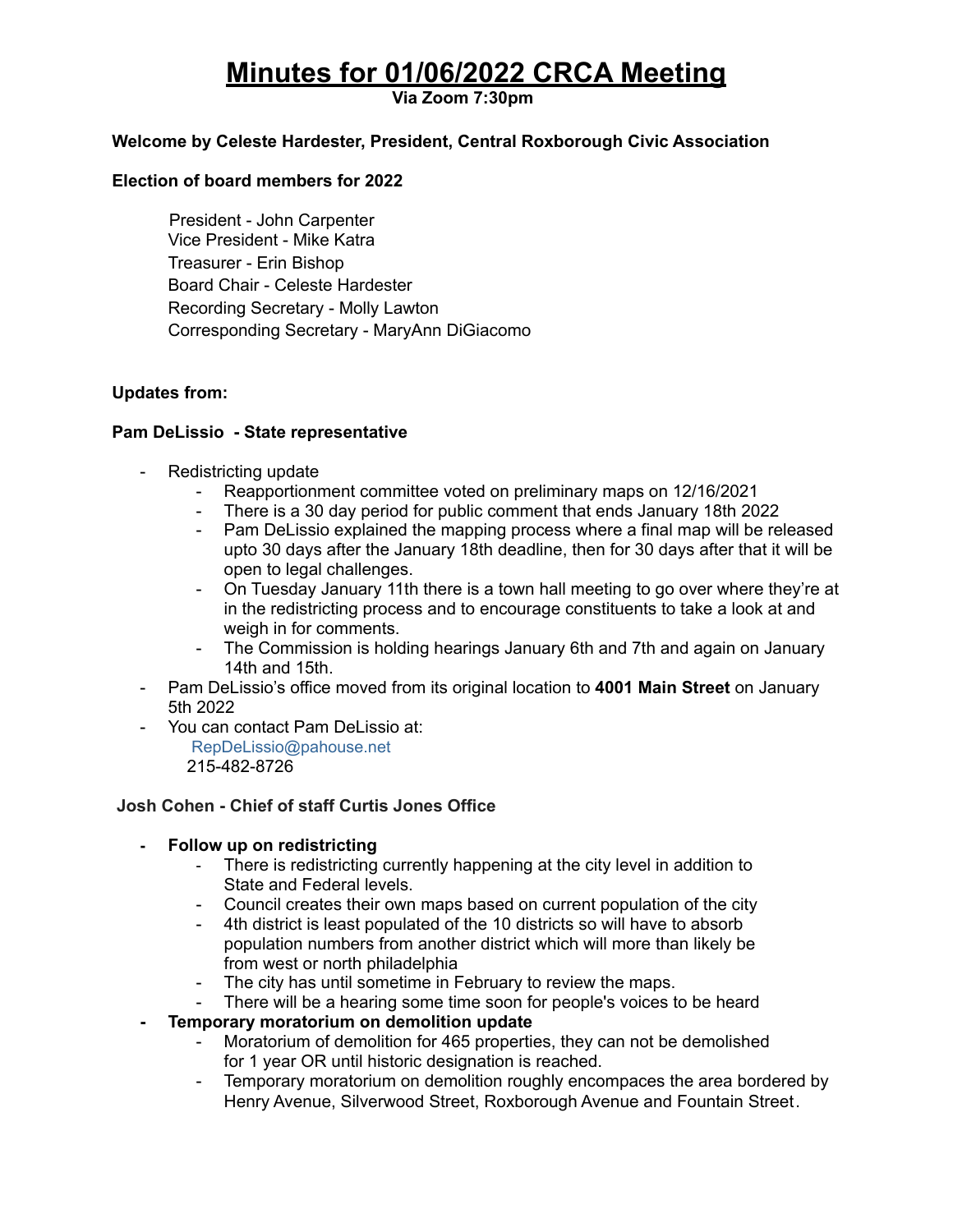- Specific addresses of properties to be designated historic are still being determined.
- Snow removal will start on main streets and then side streets, if your block is not plowed by midday contact Josh Cohen at Joshua.cohen@phila.gov
- There will be NO recycling for the week of January 5th due to large scale COVID infections of sanitation workers.

# **Variance Review Presentation**

**5817 Henry Ave - Henry Clinton - Lawyer; John Kane - Owner; Francis Cuthbertson - Architect**

- ZBA hearing is February 16th 2022 at 2:00 pm
- Variance presented to allow them to turn the old Doctor's office on the first floor into a two bedroom apartment.
- Prior zoning for the doctor's office has expired
- This is changing use from commercial to residential.
- Neighbors voiced concern about the condition of the retaining wall owned by the residents of Jamestown St and the ownership of the shared driveway which might only be deeded to the residents of Rector St
- Henry Clinton and John Kane agreed to consult their deed to see if they are also included as partial owners of the driveway and to meet with neighbors.
- Two Straw Polls were taken;
	- Straw Poll #1 Was NOT in favor of the exemption WITHOUT a resolution with neighbors about the shared driveway and wall, 12 votes to oppose out of 23 voters at the time of the poll, not everyone voted.
	- Straw poll #2 Was in favor of the exemption IF there was a resolution with neighbors about the shared driveway and wall, 14 votes to support out of 26 voters at the time of the poll, not everyone voted.

**460 Lyceum ave - Alan Nochumson - Lawyer; Laura Feldman - Client; Patrick Ferris - General Contractor**

- ZBA hearing is February 23rd 2022 at 2PM
- Variance presented to show the old Doctor's office on the first floor converted into a two bedroom apartment.
- There was a fire in the building and the building is under renovation/restoration.
- This is changing use from commercial to residential.
- Owner is planning to remove the door over the front porch and has plans to reinstall the original fence after renovation.
- Rear entrance to the second floor apartment was discussed and the owner stated it had always been this way.
- Owner asked if she considered keeping commercial use to which the owner responded that she has not had any interest from a commercial tenant.
- Community members expressed preference for the building to be kept as a single family home instead of split into two units.